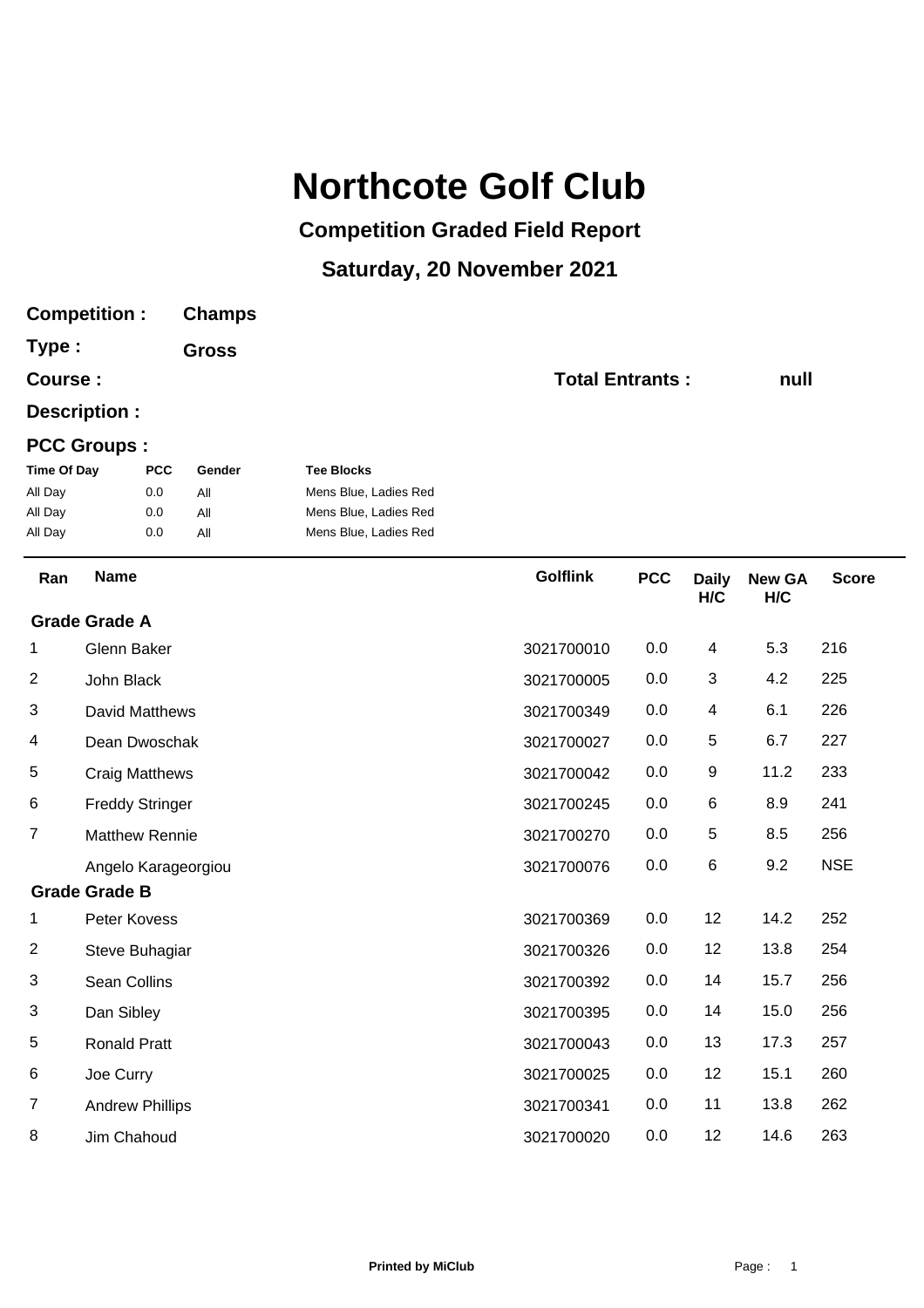| Ran                  | <b>Name</b>             | <b>Golflink</b> | <b>PCC</b> | <b>Daily</b><br>H/C | <b>New GA</b><br>H/C | <b>Score</b> |
|----------------------|-------------------------|-----------------|------------|---------------------|----------------------|--------------|
| 9                    | <b>Harry Pantelidis</b> | 3021700073      | 0.0        | 15                  | 18.3                 | 264          |
| 10                   | <b>Charlton Morris</b>  | 3021700188      | 0.0        | 14                  | 16.6                 | 265          |
| 11                   | Gino Plet               | 3021700006      | 0.0        | 13                  | 16.7                 | 272          |
| 12                   | Dan Doyle               | 3022727171      | 0.0        | 15                  | 17.5                 | 277          |
| 13                   | James Oakes             | 3142300001      | 0.0        | 15                  | 18.6                 | 284          |
| 14                   | Daniel Hromin           | 3021700008      | 0.0        | 12                  | 14.7                 | 156          |
| 15                   | Tung Pham               | 3021700381      | 0.0        | 11                  | 15.0                 | 92           |
| 16                   | Joe Walsh               | 3021700399      | 0.0        | 13                  | 16.5                 | 93           |
|                      | Sean Farrell            | 3021700287      | 0.0        | 15                  | 18.2                 | 261          |
|                      | Ross Graham             | 3021700214      | 0.0        | 15                  | 19.6                 | 294          |
| <b>Grade Grade C</b> |                         |                 |            |                     |                      |              |
| 1                    | John Quadrino           | 3021700054      | 0.0        | 16                  | 17.7                 | 257          |
| $\overline{c}$       | Nathan Xavier           | 3021700277      | 0.0        | 18                  | 24.3                 | 263          |
| 3                    | Mike Steventon          | 3021700172      | 0.0        | 17                  | 21.1                 | 276          |
| 4                    | William Kifoto          | 3021709511      | 0.0        | 16                  | 20.0                 | 283          |
| 5                    | Jack Jennings           | 3021700397      | 0.0        | 21                  | 25.1                 | 294          |
| 6                    | Andrew Conboy           | 3021700231      | 0.0        | 18                  | 21.3                 | 301          |
| $\overline{7}$       | Rangi Poa               | 3021700405      | 0.0        | 22                  | 25.9                 | 218          |
| 8                    | Danny Bolton            | 3021700380      | 0.0        | 16                  | 20.1                 | 95           |
| 9                    | Mark Owens              | 3021700364      | 0.0        | 17                  | 20.3                 | 97           |
| 10                   | Larry McColl            | 3021700109      | 0.0        | 18                  | 21.1                 | 103          |
| 11                   | Sanjay Subramaniam      | 3021700368      | 0.0        | 17                  | 21.0                 | 115          |
|                      | <b>Shane Harris</b>     | 3021700230      | 0.0        | 16                  | 19.3                 | 252          |
|                      | <b>Cord Humphries</b>   | 3021700241      | 0.0        | 19                  | 19.6                 | 254          |
|                      | Mark Dwoschak           | 3021700096      | 0.0        | 16                  | 19.7                 | 283          |
|                      | <b>Clive Enos</b>       | 3021700212      | 0.0        | 18                  | 22.1                 | <b>NSE</b>   |
| <b>Grade Grade D</b> |                         |                 |            |                     |                      |              |
| 1                    | Viet Pham               | 3021700387      | 0.0        | 27                  | 31.4                 | 300          |
| $\overline{2}$       | John Tanti              | 3021700347      | 0.0        | 29                  | 33.3                 | 314          |
| 3                    | Linda Green             | 3300500022      | 0.0        | 32                  | 34.2                 | 324          |
| 4                    | Rodney Parry            | 3021700048      | 0.0        | 30                  | 34.1                 | 326          |
| 5                    | Michael Dymott          | 3021700407      | 0.0        | 29                  | 34.2                 | 330          |
| 6                    | Phil Moorby             | 3021700154      | 0.0        | 31                  | 35.1                 | 333          |
| 7                    | Ramon Leoncio           | 3021800068      | 0.0        | 26                  | 30.6                 | 369          |
| 8                    | Sam Lutwyche            | --              | 0.0        | 36                  | 41.6                 | 245          |